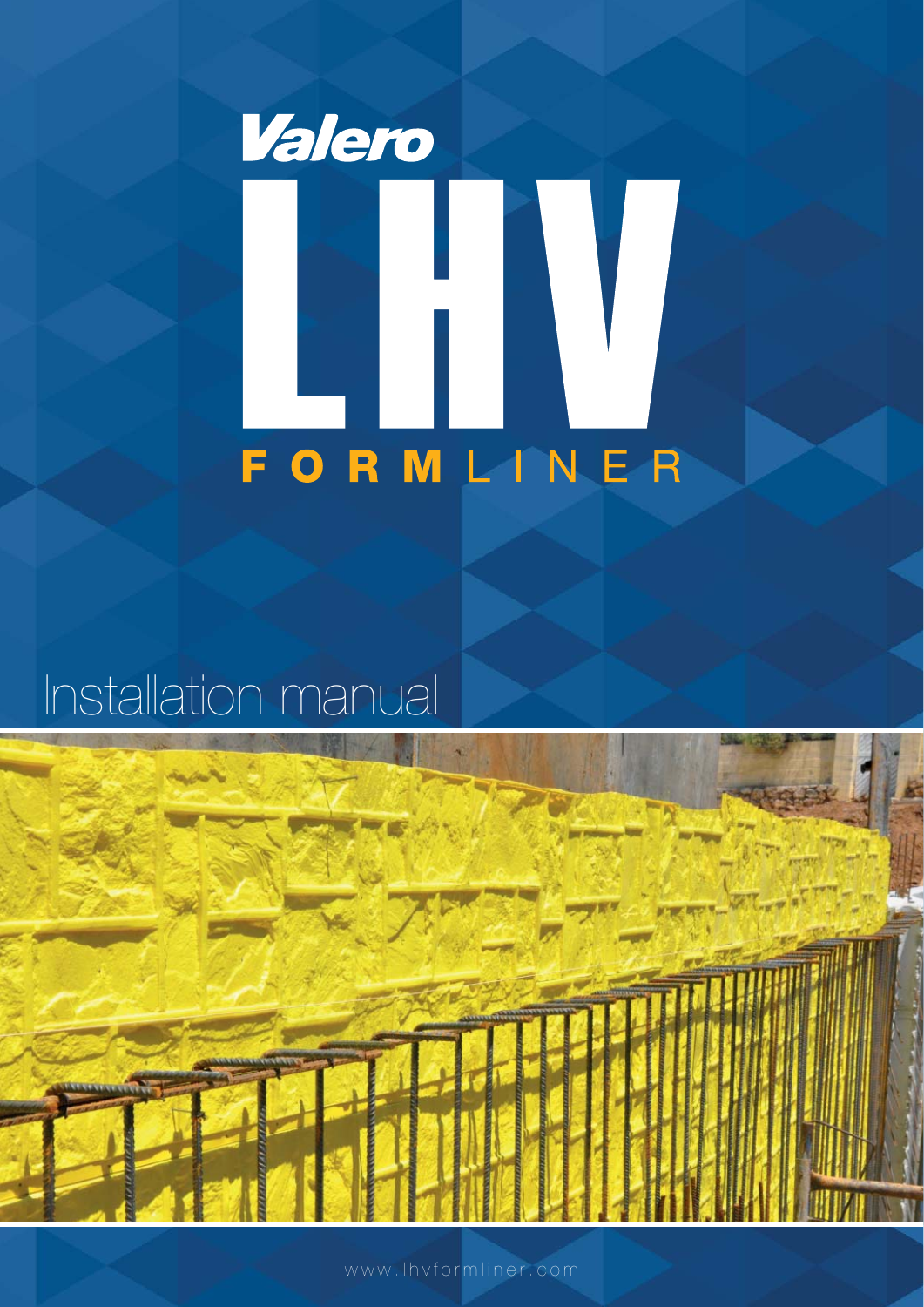

## **FITTING THE LHV IN VERTICAL/HORIZONTAL FORMWORKS (SHUTTERING)**

The Installation of LHV Formliner on vertical / horizontal formwork must be done in accordance to the following order:

**1.-** Before proceeding with the placement of the LHV Formliner, you must check the absence of dust, grease, paint, loose material, etc ...on the surface where the LHV Formliner has to be placed, in order not to hinder a correct fixing and flatness.

2.- If it were necessary you can make an approach to LHV Formliner on the panels where it will be fixed, and cut it to the exact size.



**3.-** To fix the LHV Formliner can be used different techniques.

**3.1.-** Fix with Valero glue applied with air gun, the glue is sprayed on the perimeter of LHV Formliner and stripes, each one about 20/30 cms. After about 2 minutes, place the LHV Formliner on the formwork panel and press manually. The glue Valero acts on any surface, metal, wood, aluminium, etc ...

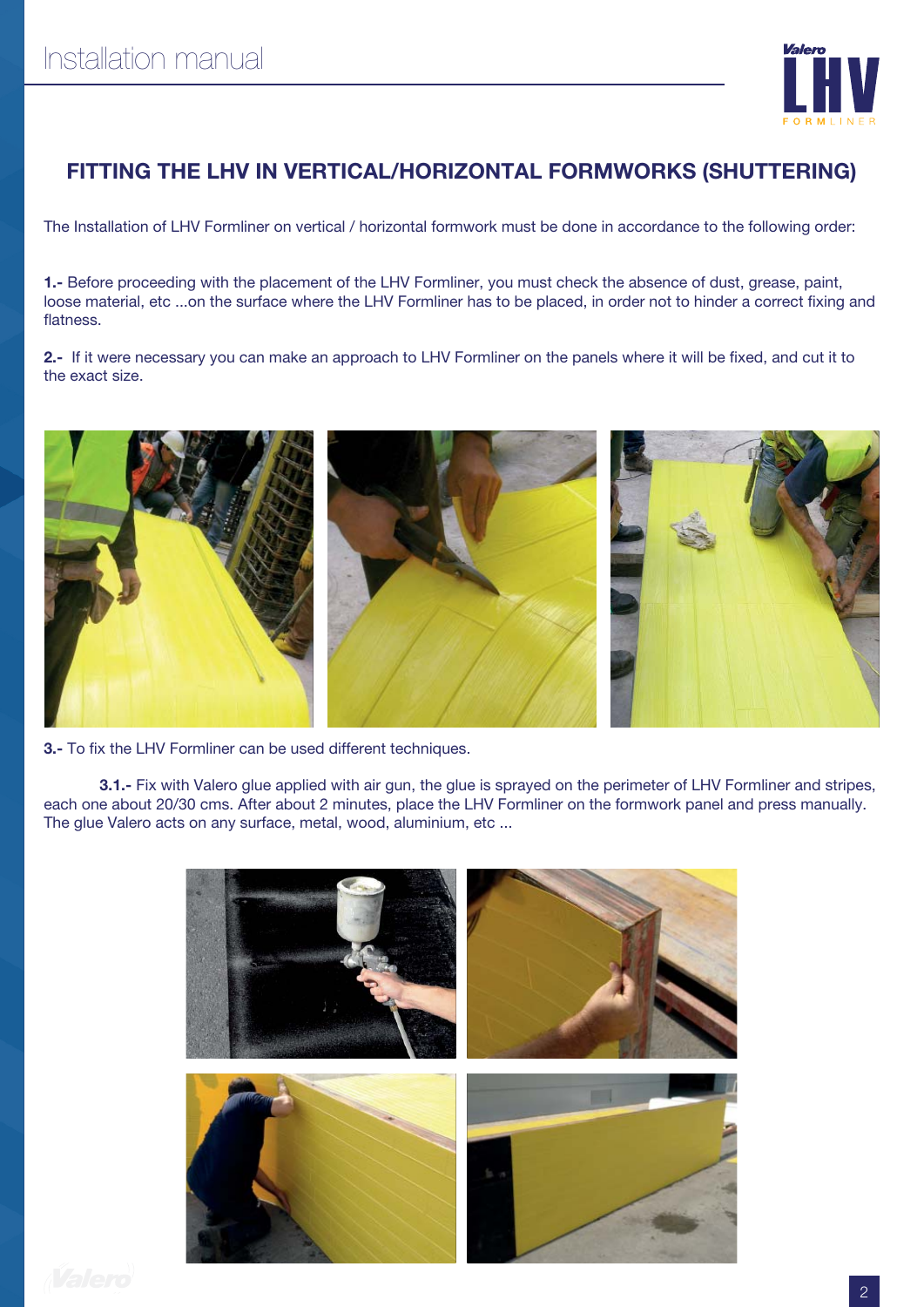

**3.2.-** Fixing with nails or staples, it is often commonly used when the formwork panel is made of wood and there's no problem to perforate with nails or staples. Applying a nail or staple approximately 10 cm it is advised along the perimeter of LHV Formliner.



**3.3.-** Fix with double-sided seal, depending on model. A doublé-side seal applied on the perimeter of LHV formliner, and stripes is applied every 20/30, if required. Then, fix the LHV Formliner on the formwork panel.



**4.-** Remove the LHV Formliner . This is done easily done; simply pull it from either end. In case of glue residue, can be used solvent or similar product to clean the formwork panel.

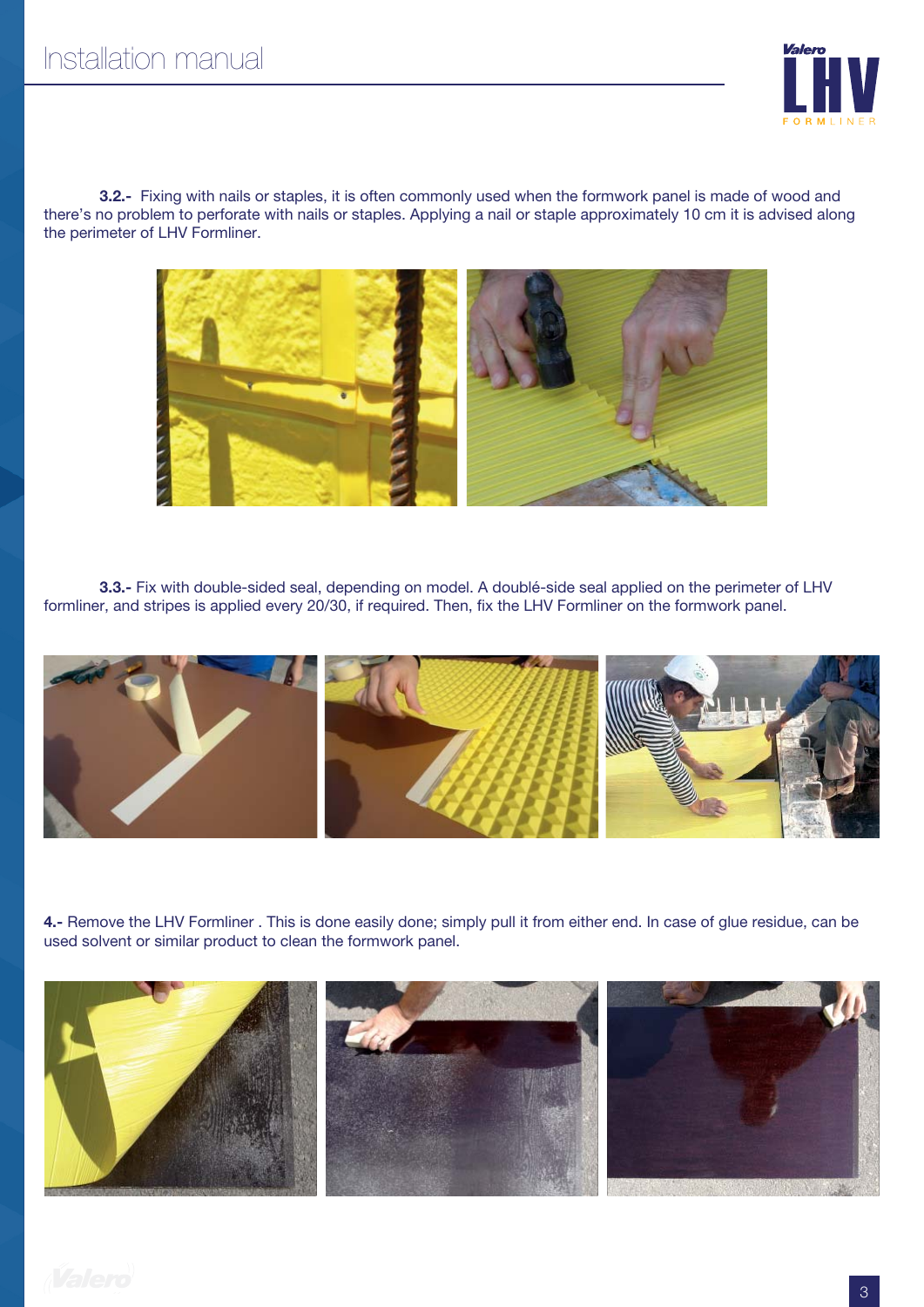

### **CONNECTION BETWEEN LHV FORMLINER SHEETS**

The joint between the LHV Formliner sheets will depend of the model texture chosen.

**1.-** Overlapping sheets, models 006, 021, 023 y 024...



**2.-** Overlapping frames, models 051, 052, 053, 055, 058, 059, 060...



**3.-** Connecting the profiles, rest of the models.

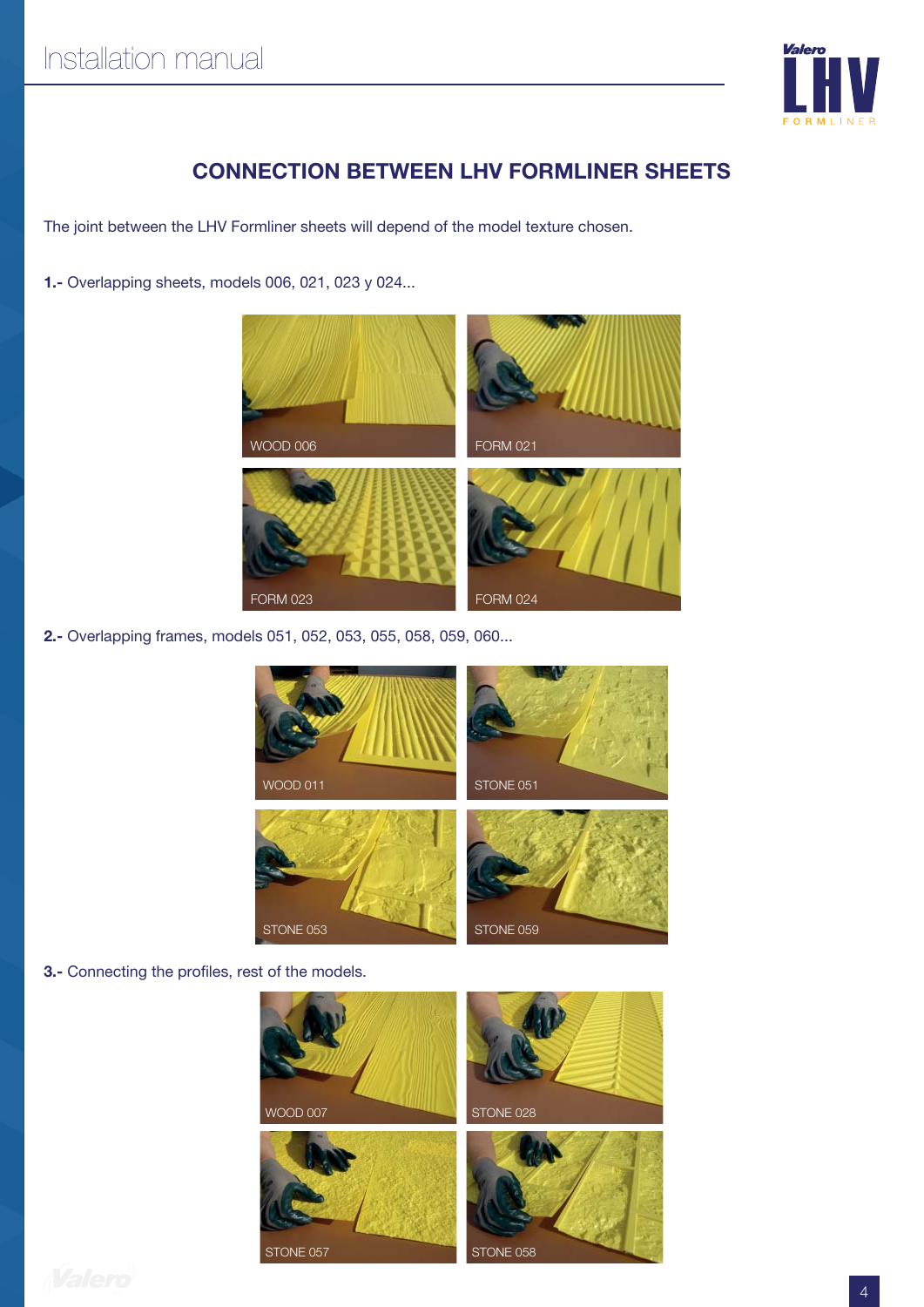

#### **JOINTS SEALED**

To seal the joints can be used different elements.

**1.-** Boost the connection trace by means of profiles.







2.- Use Valero sealing tape, knowing that the mark will be registered in the finished concrete.



**3.-** Use a double-side seal, knowing that the mark will be registered in the finished concrete.



4.- Use specific silicone for sealing joints and contact with concrete, knowing that the mark will be registered on the concrete.



**5.-** Connect the sheets without sealing, knowing that the mark will remain in the concrete and the concrete could penetrate between the LHV Formliner and panel formwork.